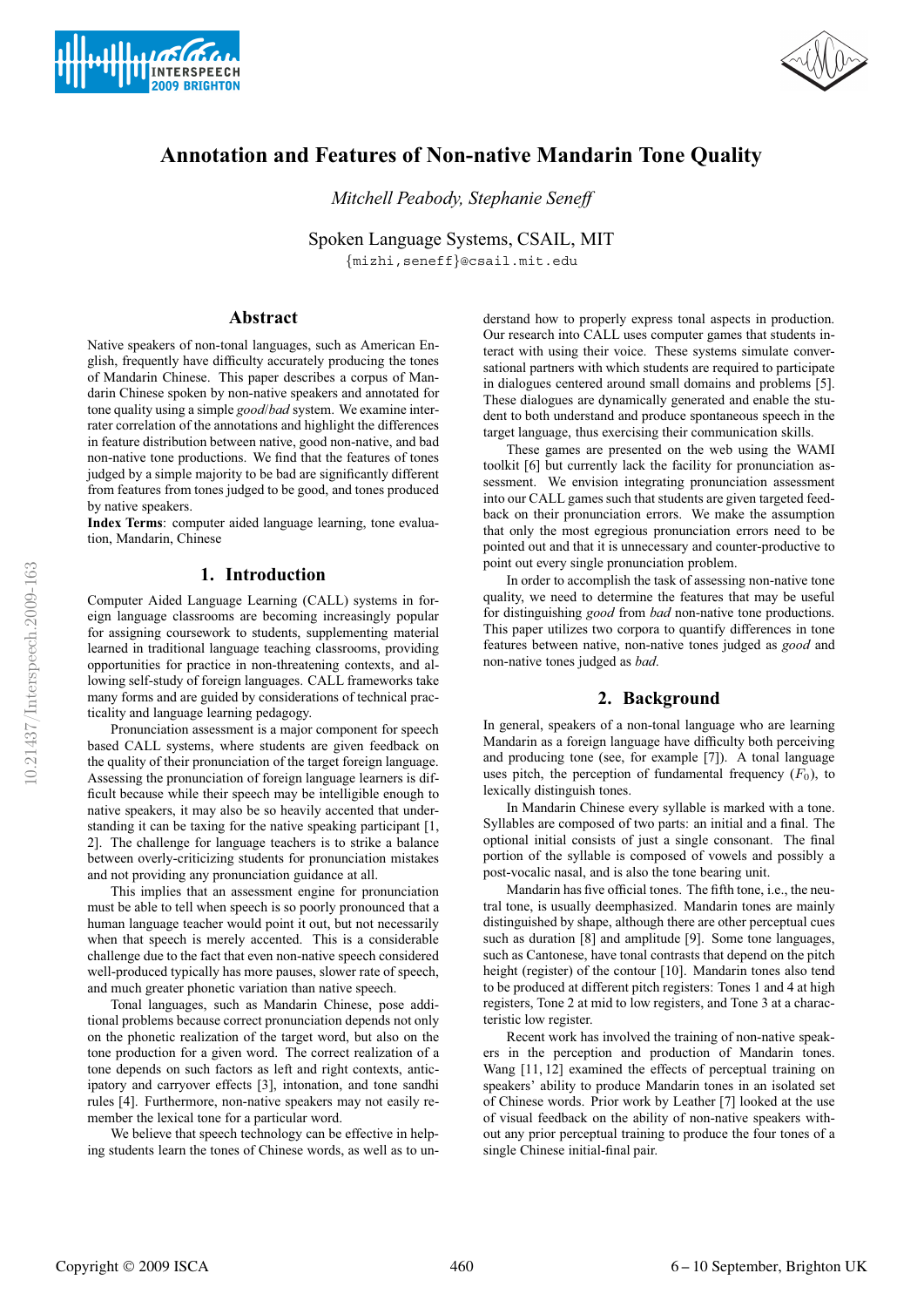### **3. Methodology**

This work makes use of two corpora, both in the flight domain: the Yinhe [13] corpus consisting of 5, 218 spontaneous sentences from native Mandarin speakers, and ftgame, an annotated corpus of data collected during student practice sessions with our Flight Translation Game [14]. This section concerns the annotation procedure and pitch normalization algorithm used for the later analysis.

#### **3.1. Annotation**

Utterances from the ftgame corpus were transcribed using the pinyin romanization of Chinese. A total of 2, 073 utterances from 8 speakers, 2 female, 6 male, were transcribed. The speakers were all students of Mandarin Chinese with levels of study from under 1 year to approximately 4 years. Utterances that included English, disfluencies, or partial words were excluded. The remaining 1, 702 utterances, containing 14, 845 syllables, were selected for annotation.

The annotation was performed by 6 native Mandarin speakers from Taiwan using a web-enabled annotation interface [15]. Each annotator independently made a binary (*good* or *bad*) judgement on the tone quality for each syllable. The annotated corpus contained a total of 89, 070 judgements.

#### **3.2.** F<sup>0</sup> **Normalization**

The major preceptual cue for distinguishing Mandarin tones is pitch shape, for which  $F_0$  is the primary feature. We extract the  $F_0$  using the pitch extraction algorithm detailed in [16]. Differences in the mean  $F_0$  of speakers require that the  $F_0$  of the data be normalized in order to make meaninful shape comparisons.

The normalization process, which is an extension of the method discussed in [17], has three main steps. First, the declination for each utterance is removed. Second, each  $F_0$  in the utterance is scaled by a factor computed based on the utterance mean  $F_0$  and a globally computed corpus mean  $F_0$ . Finally, a logarithmic value for each  $F_0$  is computed and normalized to place the pitch on a common scale.

The intonation of a sentence and the lexical tones both contribute to  $F_0$ , and the effects of the two are not easily separated. Our approach can be seen as attempting to subtract the contribution of intonation to  $F_0$  in order to gain access to the shape of the lexical tone. Although some research [18] has found that the rate of sentential downdrift in Chinese utterances depends on sentence length and can be modeled using exponential decay functions, Wang [19] found that a simple linear declination model still produced a significant improvement in tone classification. This is the method we have adopted here.

Each  $F_0$  in the utterance is scaled by a constant factor to remove  $F_0$  differences due to individual voice characteristics and gender. This makes the utterance mean  $F_0$  equal to a fixed global value.

The final step of the normalization process is to use Equation 1 to compute a log for each  $F_0$  value based on a method commonly used for Mandarin tone studies [12, 20, 21].

$$
T(x) = 5\frac{\lg x - \lg L}{\lg H - \lg L} \tag{1}
$$

where  $H$  and  $L$  are the highest and lowest  $F_0$  over all the tones after declination is removed and the utterance has been scaled. This places the  $F_0$  on a common 5-pt scale for Mandarin originally proposed by [22], and allows for direct comparison of contour shapes.

|   | 2    | 3    |      |      |      |
|---|------|------|------|------|------|
|   | 0.45 | 0.59 | 0.45 | 0.53 | 0.44 |
| 2 |      | 0.51 | 0.50 | 0.51 | 0.50 |
| 3 |      |      | 0.42 | 0.53 | 0.46 |
|   |      |      |      | 0.57 | 0.52 |
| 5 |      |      |      |      | 0.53 |
|   |      |      |      |      |      |

Table 1: Cohen pairwise  $\kappa$ -statistics.

#### **4. Results and Analysis**

The analysis of the data is divided into two parts: correlation and feature analysis. We analyzed the *good*/*bad* judgements of the six annotators to confirm that they could provide consistent assessments. The feature analysis uses these assessments to examine differences between native, non-native *good*, and nonnative *bad* tone productions.

#### **4.1. Annotator Correlation**

The annotation corpus was analyzed to assess the degree the annotators agreed with one another on the quality of the nonnative tones. The average, pairwise raw percentage agreement was 91.1%; however, this agreement is primarily due to the fact that raters marked most syllables as having *good* tone quality.

We believe this is due to two main reasons: (1) the default rating for a syllable in our system is *good* and (2) we instructed the annotators to mark a tone as *bad* only if it would be a tonal mistake they would point out to a student learning Chinese. This was a deliberate design decision based on our approach to point out only the worst errors.

Better correlation statistics are the pairwise Cohen  $\kappa$ statistic [23] and the Fleiss  $\kappa$ -statistic [24], which measure the amount of agreement when the probability of chance agreement is removed. Cohen  $\kappa$  is computed between two raters, while Fleiss  $\kappa$  is computed for multiple raters. Table 1 summarizes the Cohen  $\kappa$ -statistics. The Fleiss  $\kappa$ -statistic for all raters was 0.515. Overall, these correlations indicate a moderate amount of agreement among the raters, using the scale proposed by [25].

#### **4.2. Tone Features**

Previous work [17] that examined the differences between native and non-native productions of tones made the implicit assumption that all tones produced by non-native speakers were *bad*. This research further breaks down the non-native speech into syllables native speakers judged as *good* and those that were judged as *bad*, and examines differences in easily extracted  $F_0$  features.

Specifically, we examine those features found to be perceptually important for tonal contrasts in native speech (sec. 2). We focus on tone shape and duration. The annotators did not always agree that tones were poorly produced. Since our eventual goal is to provide assessments of the worst tones, we restricted our analysis to tones with all *good* assessments or at least three *bad* assessments. The intuition is that if a tone was truly bad, more annotators would mark it as *bad*. This allows sharper contrasts to be seen in the analysis.

First, we examine the slope of the linear regression computed as part of the normalization process. We found that our native and non-native utterances have different declination patterns. Figure 1 shows plots of the  $F_0$  for utterances in the Yinhe and ftgame corpora. Linear regressions on both datasets show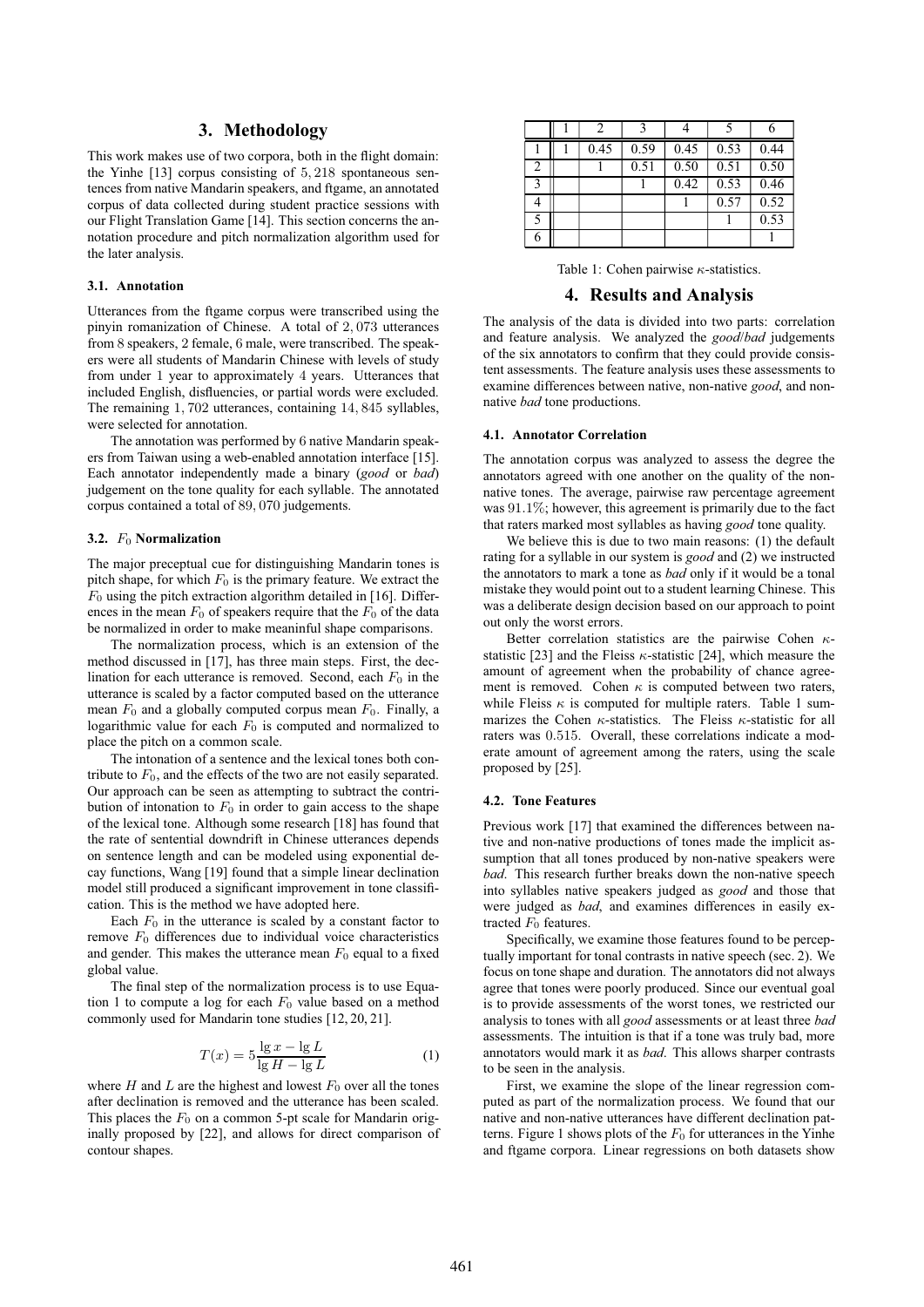

Figure 1: Pitch contours for our native and non-native corpora demonstrating differing sentential declination.



Figure 2: Duration (ms) of Tone 1 syllables.

that the native speakers exhibit a steeper decline over the normalized length of an utterance than the non-native speakers.

We hypothesize three reasons for the non-native speakers' intonation patterns. First, intonation patterns from English have been shown to interfere with production of Mandarin tones [26]. Second, users interacting with the Yinhe system mostly issued commands. Students playing the Flight Translation Game were given English language prompts and told to provide a translation into Chinese. The students may have marked uncertainty in correctly accomplishing this task through a final intonation rise after the 80% time mark, as if asking for confirmation. Third, non-native speakers tend to have a slower rate of speech in both the duration of the syllables and pauses between them. This may manifest itself in the  $F_0$  as minor "pitch resets" throughout their sentences and contribute to a slower declination.

Duration plays a role in tonal contrasts for Mandarin speakers. Tones 1 and 4 tend to have the shortest durations, Tone 2 is in the middle, and Tone 3 is usually the longest [8]. Duration of phonetic segments has been found in other studies (see for example [27]) to correlate well with human judgements of nonnative pronunciation quality. Our measurements indicate that non-native speakers tend to produce syllables that are 58.7% longer in duration than those of native speakers: 146.2ms vs 92.1ms. We expected that duration would be a salient feature for tone quality perception; however, as Figure 2 shows (representative of all tones), this is not the case - non-native speakers are consistently slower for both good and bad productions.

The key contrasting feature for Mandarin tones is the shape of the pitch contour. Figure 3 shows normalized  $F_0$  contours for Tones 1-4. The blue and green lines represent the native



Figure 3: Mean  $log F_0$  for tones.

and *good* non-native tones, and the red lines represent the *bad* non-native tones.

Our first observation is that in all four tones, *bad* contours are completely separated from the native contours in terms of normalized pitch register and that the *good* contours are very close to the native counterparts. Work in [17] found that, while native speakers are remarkably consistent in the relative ordering of the tone registers (Tone 1 and 4 are rendered at the highest pitches, then Tone 2, and then Tone 3), the non-native speakers are not as consistent. These results show that this inconsistency is due to *bad* productions of the tones.

Our second observation is that the shapes of the contours for the native and *good* productions are almost identical. The *bad* productions, in contrast, are completely different. Tone 1 is produced at a high register with a flat slope; the bad productions are produced at a lower register with a negative slope. Tone 2 is produced at a lower pitch register with a flat initial slope that becomes slightly positive after the 30% time mark; the bad productions are initially produced at a high register with a sharply negative slope that is the complete opposite. The bad Tone 3 contour is much higher in register and flatter than the good Tone 3 and native Tone 3 contours.

The one good-tone production anomaly is tone 4. Although both the native and *good* contours start out at a high register (as expected), the non-native good productions have a much sharper negative slope overall than the native productions. Non-native speakers seem to be over-enunciating the Tone-4 falling contour feature, although it could also be the case that they are producing an appropriate contour for emphasis in English, which resembles Tone 4 in contour shape. There is some prior evidence that non-native speakers may experience more difficulties producing Tone 4 due to native language interference [28]. Our own research indicates that non-native productions of Tone 4 were much more likely to be rated as *bad* than the other tones.

#### **5. Conclusions and Future Work**

This paper presents our research quantifying non-native Mandarin tone production errors based on native-speaker assessment. We showed that the annotators had a moderate agreement with one another on a binary *good*/*bad* decision for the tone quality of each syllable. We then used these assessments to compare and contrast the features of good tone productions and bad tone productions and found that they manifest themselves mainly in the shapes and height of the pitch contours. We